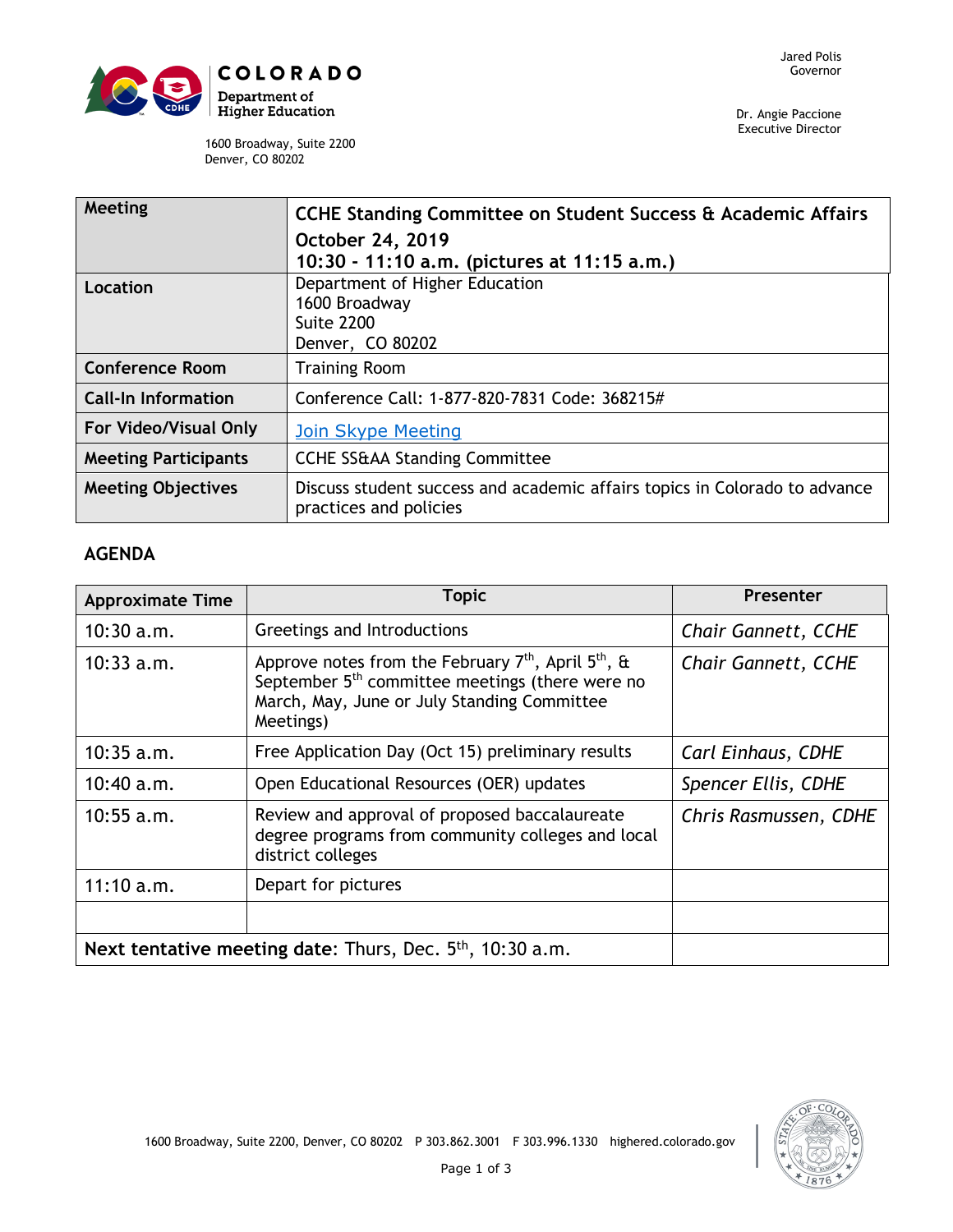

1600 Broadway, Suite 2200 Denver, CO 80202

Dr. Angie Paccione Executive Director

## **ACTION ITEMS**

| <b>Issue</b> | <b>Action / Next Step</b> | Assigned To & Date<br>Assigned |
|--------------|---------------------------|--------------------------------|
|              |                           |                                |
|              |                           |                                |
|              |                           |                                |
|              |                           |                                |

## **Free Application Day: Preliminary Number of Applications Received by Institution**

| 4-year IHEs                       | <b>Preliminary Numbers</b> |
|-----------------------------------|----------------------------|
| <b>Adams State</b>                | 725                        |
| <b>CSU Fort Collins</b>           | 9,128                      |
| <b>CSU Global</b>                 | <b>TBA</b>                 |
| <b>CSU Pueblo</b>                 | 1,235                      |
| <b>CU Boulder</b>                 | 7,346                      |
| CU Colorado Springs               | 3,170                      |
| <b>CU Denver</b>                  | 2,753                      |
| Fort Lewis                        | 826                        |
| Mesa                              | 2,354                      |
| Mines                             | 617                        |
| <b>MSU Denver</b>                 | 3,781                      |
| <b>UNC</b>                        | 5,949                      |
| Western                           | 1,383                      |
| <b>Community Colleges</b>         |                            |
| <b>ACC</b>                        | 233                        |
| Aims                              | 282                        |
| <b>Private IHEs Participating</b> |                            |
| Johnson & Wales                   | 422                        |
| Regis                             | 1,038                      |
| Colorado College                  | 573                        |
| University of Denver              | 2,545                      |
| <b>TOTALS</b>                     | 44,360                     |